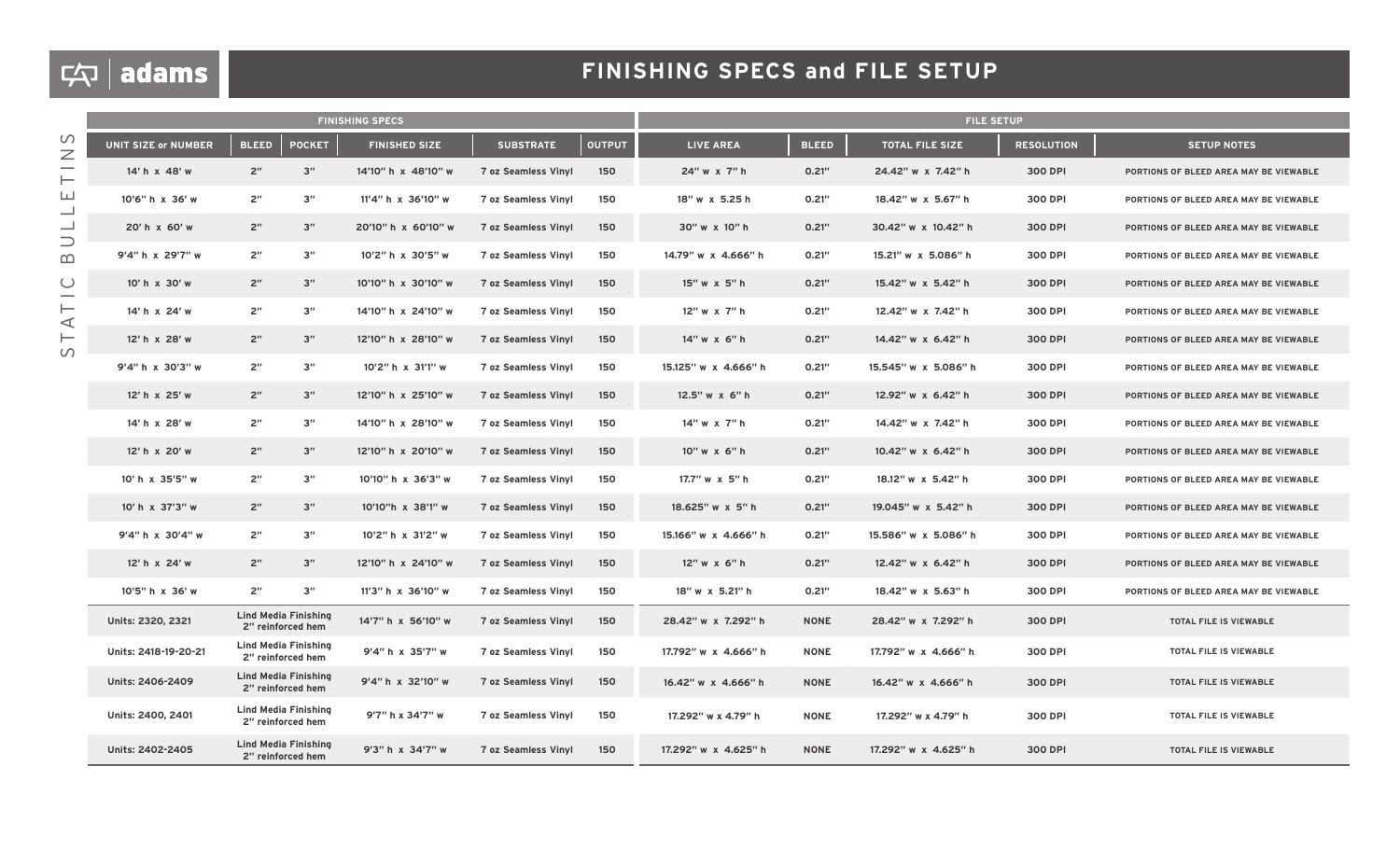## POSTERS

|                                  |              | <b>FINISHING SPECS</b>                           |                       |                            | <b>FILE SETUP</b> |                         |              |                         |                   |                               |
|----------------------------------|--------------|--------------------------------------------------|-----------------------|----------------------------|-------------------|-------------------------|--------------|-------------------------|-------------------|-------------------------------|
| <b>PRODUCT</b>                   | <b>BLEED</b> | <b>POCKET</b>                                    | <b>FINISHED SIZE</b>  | <b>SUBSTRATE</b>           | <b>OUTPUT</b>     | <b>LIVE AREA</b>        | <b>BLEED</b> | <b>TOTAL FILE SIZE</b>  | <b>RESOLUTION</b> | <b>SETUP NOTES</b>            |
| <b>Single Sheet Poster (SSP)</b> | <b>NONE</b>  | <b>NONE</b>                                      | 10'4.5" h x 22'7.5" w | 3.2 oz Seamless Vinyl      | 150               | $11.313''$ w x 5.187" h | <b>NONE</b>  | $11.313''$ w x 5.187" h | 300 DPI           | <b>TOTAL FILE IS VIEWABLE</b> |
| <b>FX-6 Vinyl Insert</b>         | <b>NONE</b>  | 2 <sup>''</sup>                                  | 10'5" h x 22'8" w     | <b>7 oz Seamless Vinvl</b> | 150               | 5.208" w x 11.333" h    | <b>NONE</b>  | 11.333" w x 5.208" h    | 300 DPI           | TOTAL FILE IS VIEWABLE        |
| JR FX-6 Vinyl Insert             | <b>NONE</b>  | 2 <sup>''</sup>                                  | 5'2" h x 11'2" w      | 7 oz Seamless Vinyl        | 150               | 5.583" w x 2.583" h     | <b>NONE</b>  | 5.583" w x 2.583" h     | 300 DPI           | TOTAL FILE IS VIEWABLE        |
| <b>Lind Media Poster</b>         |              | <b>Lind Media Finishing</b><br>2" reinforced hem | 9'10.5" h x 22'1.5" w | 7 oz Seamless Vinyl        | 150               | 11.06" w x 4.94" h      | <b>NONE</b>  | 11.06" w x 4.94" h      | 300 DPI           | TOTAL FILE IS VIEWABLE        |

## TRIVISIONS

|                                         |                                       | <b>FINISHING SPECS</b> |                           |               | <b>FILE SETUP</b>   |              |                        |                   |                        |  |
|-----------------------------------------|---------------------------------------|------------------------|---------------------------|---------------|---------------------|--------------|------------------------|-------------------|------------------------|--|
| <b>PRODUCT</b>                          | <b>LOUVERS</b>                        | <b>FINISHED SIZE</b>   | <b>SUBSTRATE</b>          | <b>OUTPUT</b> | <b>LIVE AREA</b>    | <b>BLEED</b> | <b>TOTAL FILE SIZE</b> | <b>RESOLUTION</b> | <b>SETUP NOTES</b>     |  |
| <b>Trivision Poster</b><br>(Formetco)   | 45 louvers,<br>5.3"wide, 1/2" gap     | 10'5" h x 22'8" w      | 15pt. Calendered<br>Vinyl | 150           | 11.333" w x 5.25" h | <b>NONE</b>  | 11.333" w x 5.208" h   | 300 DPI           | TOTAL FILE IS VIEWABLE |  |
| <b>Trivision Bulletin</b><br>(Formetco) | 96 louvers,<br>5 7/16" wide, 1/2" gap | 14' h x 48' w          | 15pt. Calendered<br>Vinyl | 150           | 24" w x 7" h        | <b>NONE</b>  | 24" w x 7" h           | 300 DPI           | TOTAL FILE IS VIEWABLE |  |

## DIGITAL BULLETINS

| <b>UNIT NUMBER</b>                                     | <b>REQUIRED DIMENSIONS</b> | PHYSICAL LIVE AREA | <b>FILE SET-UP NOTES</b>                |
|--------------------------------------------------------|----------------------------|--------------------|-----------------------------------------|
| 2179, 2180, 2181, 2338, 2267                           | 1408 w x 384 h pixels      | 14'h x 48'w        | 72 dpi / RGB / JPEG. Bleed art to edge. |
| 2100, 2101, 2301, 2298, 2299<br>2300, 2029, 2030, 2261 | 920 w x 260 h pixels       | 14'h x 48'w        | 72 dpi / RGB / JPEG. Bleed art to edge. |
| 2031                                                   | 888 w x 240 h pixels       | 14'h x 48'w        | 72 dpi / RGB / JPEG. Bleed art to edge. |
| 2213, 2265                                             | 864 w x 240 h pixels       | 14'h x 48'w        | 72 dpi / RGB / JPEG. Bleed art to edge. |
| 2212                                                   | 858 w x 242 h pixels       | 14'h x 48'w        | 72 dpi / RGB / JPEG. Bleed art to edge. |
| 2372                                                   | 1728 w x 504 h pixels      | 14'h x 48'w        | 72 dpi / RGB / JPEG. Bleed art to edge. |
| 2208                                                   | 864 w x 252 h pixels       | 14'h x 48'w        | 72 dpi / RGB / JPEG. Bleed art to edge. |
| 2252, 2254, 2255, 2048, 2049                           | 680 w x 200 h pixels       | 10'6"h x 36'w      | 72 dpi / RGB / JPEG. Bleed art to edge. |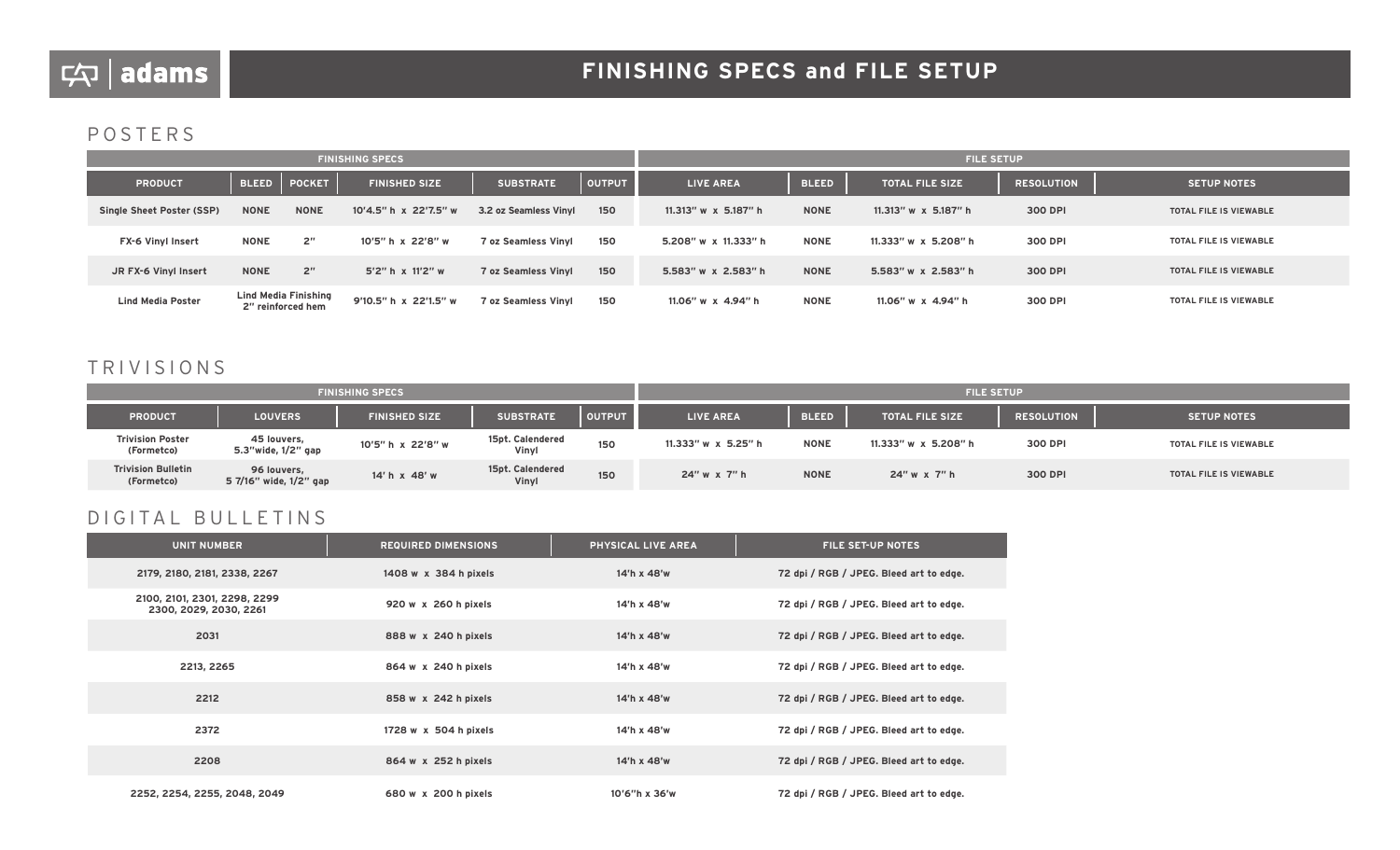## ONLINE ADVERTISING

- File Size: Max file size is 150kb
- Additional Ad Sizes: 300 x 600, 336 x 280, and 468 x 60
- Image Formats: .jpg & .png

#### **ADS MAY NOT**

#### • Contain fake hyperlinks

- Resemble Windows, Unix, or Mac dialog boxes
- Simulate fake interactivity
- Initiate downloads
- Be intrusive
- Contain misleading content
- All website materials must meet Google advertising standards, some restrictions apply

#### **FACEBOOK**

- File Size: Max file size is 1MB
- Dimensions: 1200 x 628 px
- Headline: 25 characters or less
- Body Text: 90 characters or less
- Destination URL
- Image may not include more than 20% text
- Check image text here.

#### **GEO FENCING GEO TARGETING**

- File Size: Max file size is 150 kB.
- Dimensions: 320 x 50 required size.
- Other Dimensions: 300 x 50, 320 x 50, 320 x 480 and 728 x 90 (mobile run of network)

#### **ANIMATED ADS**

- Maximum of 18 frames per second.
- Maximum animation length of 30 seconds with no more than two loops
- Ads can be run in "in-banner", pre-roll and standard video

#### **TIMING**

• Please allow 2-3 business days from ad order submission for launches

## **STANDARD ADS** STANDARD FIVE SOCIAL MEDIA



NOTE: On all ads with partially black, white or transparent backgrounds, you must add a visible border of contrasting color to the edge of the creative.

## 1200 X 628 **STANDARD FACEBOOK**

1080 X 1080 **STANDARD LINKEDIN**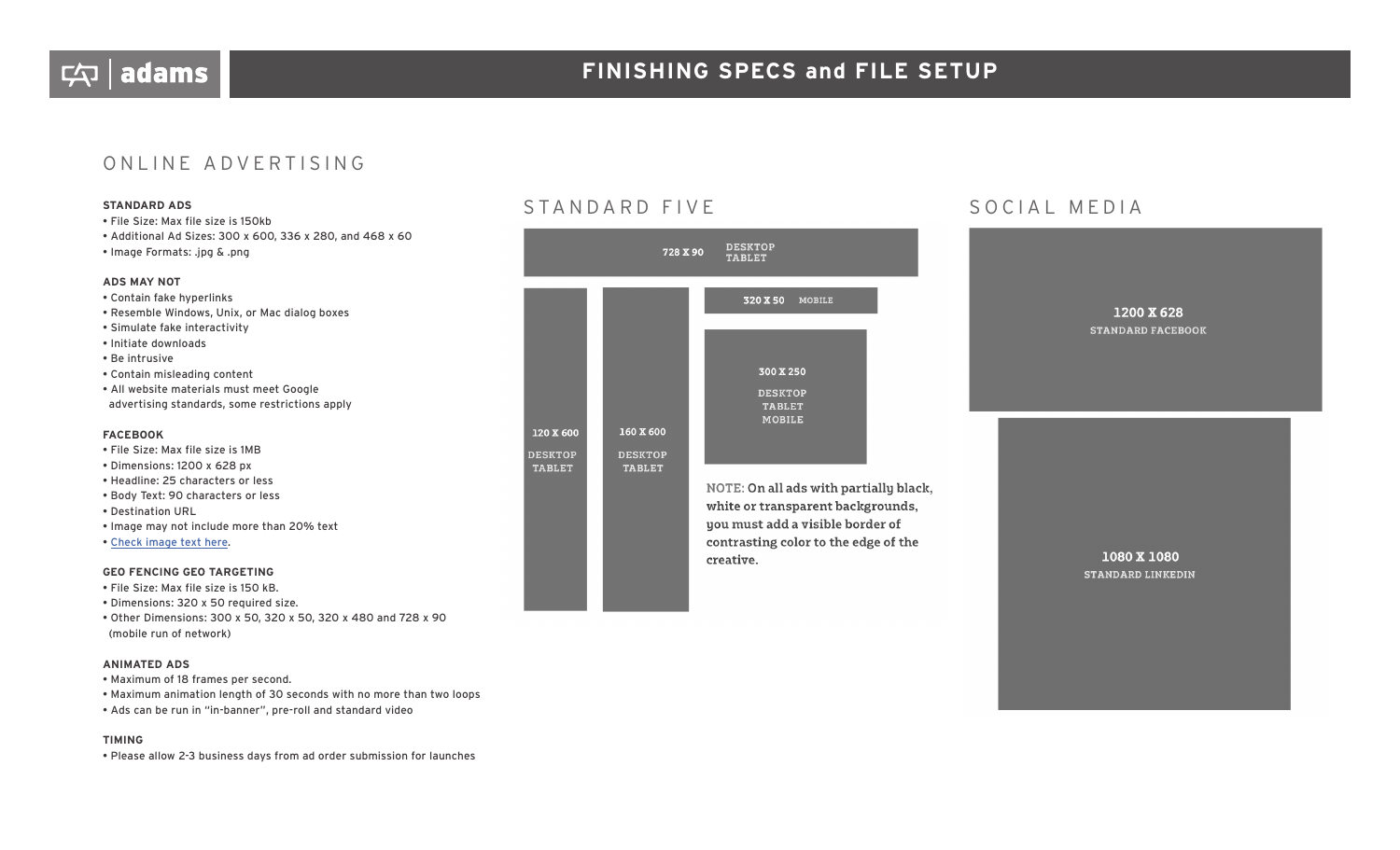## VIDEO + HTML5 CREATIVE

- Dimensions: 1920 x 1080 px, 960 x 540 px, 940 x 720 px
- Audio bitrate: 128 kbps or higher
- Video bitrate: 2.0 Mbps or higher
- Preferred format: mp4 (h.264)
- Max video file size: 10 MB with max final load size of 200MB
- Max In-Banner video file size: 5MB

#### **PLAYBACK METHOD**

• Auto-play sound: on/off (click to play is preferred by publishers)

#### **VIDEO TYPES**

- Interstitial: Web page displays before or after expected content
- In-Banner: Video built into a banner ad
- In-Stream: Pre-roll, mid-roll, post-roll

#### **HTML5 STANDARDS**

- All HTML5 files must include an index.html file
- CLICKTAGS: Clicktags should be set up in the following format: {{clickTag}} / {{escapedClickTag}}
- Used for click tracking. Insert directly before the click through URL
- Use the escaped version if passing the click tag as part of a URL
- Ads serving within an iframe should open in a new window when clicked
- Example: ClickTag Actionscript Code: on (release) {getURL(clickTAG,"\_blank");
- Tip: Please only implement one clicktag in each file, as our platform does not support multiple clicktags within one file.
- Acceptable Formats: ZIP file or HTML script.

## **VIDEO STANDARDS** VIDEO STANDARD FIVE VIDEO



# 1920 x 1080 VIDEO DIMENSION 1

## 960 x 540 VIDEO DIMENSION 2

NOTE: On all ads with partially black, white or transparent backgrounds, you must add a visible border of contrasting color to the edge of the creative.

## 960 x 720 VIDEO DIMENSION 3